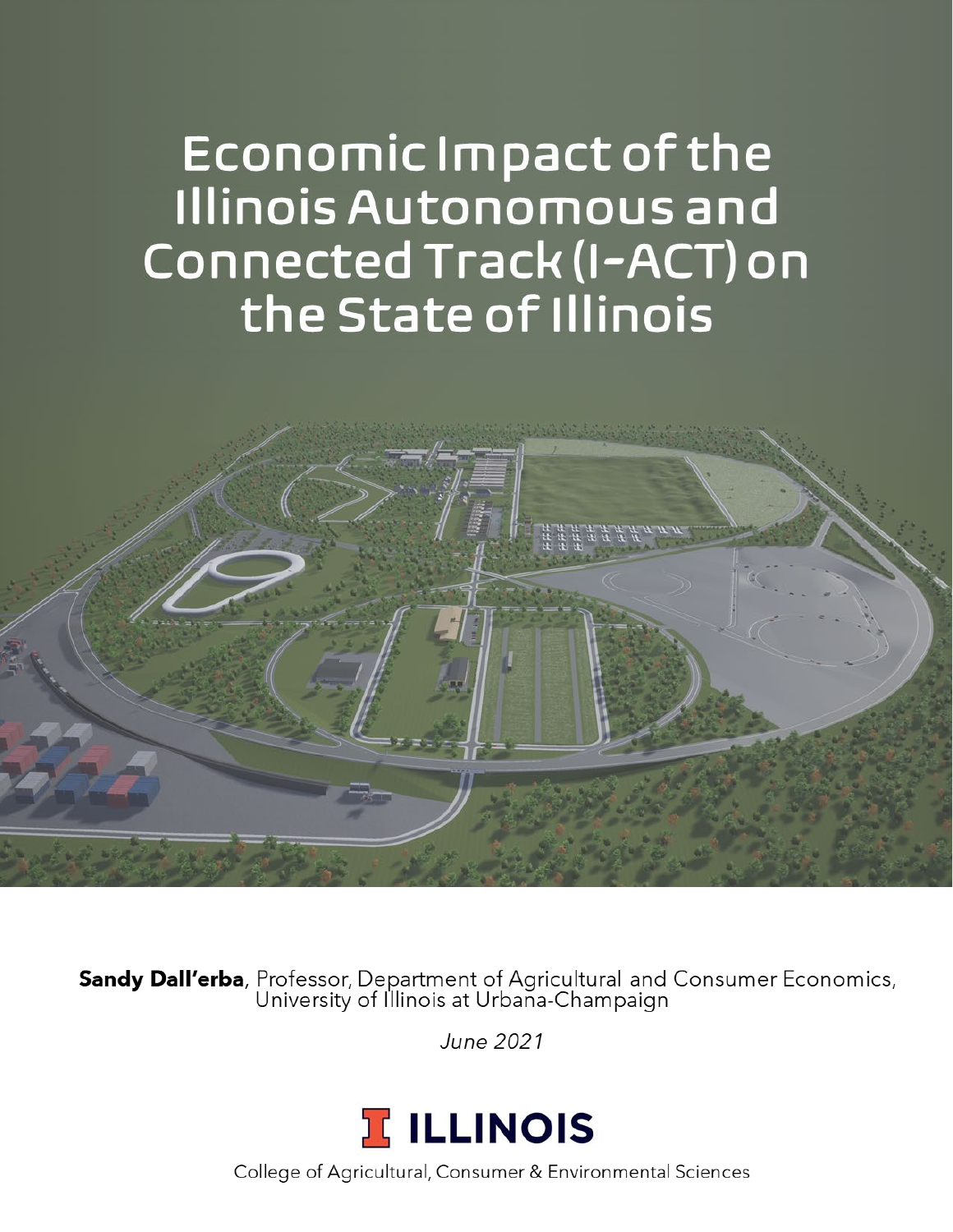# **Economic Impact of the Illinois Autonomous and Connected Track (I-ACT) on the State of Illinois**

*Sandy Dall'erba, Professor, Dept. of Agricultural and Consumer Economics, University of Illinois at Urbana-Champaign*

I-ACT planning is underway, and it will become operational in 2025. **I-ACT is anticipated to generate \$3.53 billion in total impact on the State's economy, \$483 million in total (local, state, and federal) tax revenue, and more than 23,000 full-time equivalent jobs by 2050.**

The Illinois Autonomous and Connected Track (I-ACT) is a *flagship investment of a consortium of public and private sector partners who are building the future of mobility*. It combines Illinois' unique strengths on mobility and establishes strategic partnerships between government agencies, academic universities, key industries, and nonprofit organization partners. This broad consortium represents much of the economy: agriculture, autonomy, energy, e-commerce, construction, freight, information technology, infrastructure, logistics, and others. The stakeholders will benefit from advances to create a safe and reliable mobility ecosystem especially the flexible integration of future technologies.

I-ACT offers a unique opportunity *to fundamentally transform the future of mobility and support the development of safe, equitable, accessible, environmentally conscious, and innovative multimodal transportation for many communities within Illinois* and the nation at large. I-ACT will collectively feature high-speed freight platooning and vehicle loops; connected infrastructure and large data-handling; multimodal transport (road, air, rail); controlled and fourseason climatic conditions; energy harvesting; electrification; urban, suburban, and rural settings; dynamic vehicle testing; drone technology; and an agricultural test bed and market roads. Several innovative projects are currently underway, funded by the Illinois Department of Transportation (IDOT). I-ACT stakeholders and partners will prioritize and advance its mission on safety, effective orchestration of an advanced transportation ecosystem, equitable and accessible mobility services, reliable, secure, and transparent information sharing, as well as safeguard negative societal and environmental impacts of technologies. I-ACT will have direct, positive impacts on national transportation infrastructure through technology acceptance policies, compliance protocols, deployment measures, regulatory practices, and integration guidance. This report presents the economic feasibility of I-ACT as well as the cost-benefit ratio for the State of Illinois.

#### **Economic Impact Estimate—Executive Summary**

This report examines the benefits of I-ACT to the economy of the State of Illinois over fiscal years 2021–2050, spanning over planning, construction, and full operational status of the testing arena. All required and associated supply-chain services at the statewide level were implemented, motivated by the fact that the companies that will support the planning, design, construction, and operation of I-ACT, as well as the expected users, may be located beyond Champaign County, Illinois. However, results from the same analysis bounded within Champaign County (assuming that all services are located within the county limits) are available upon request. Five categories following the timeline of I-ACT activities are included: planning and administration, construction, operation and maintenance (O&M), research projects, and new businesses. Correspondingly, the impact of each category on the creation of a) economic output (production), b) employment (fulltime equivalent [FTE]), c) labor income, d) local and state tax revenue, and e) federal tax revenue was calculated. In addition, type 1 multipliers reflect the ratio of combined direct and indirect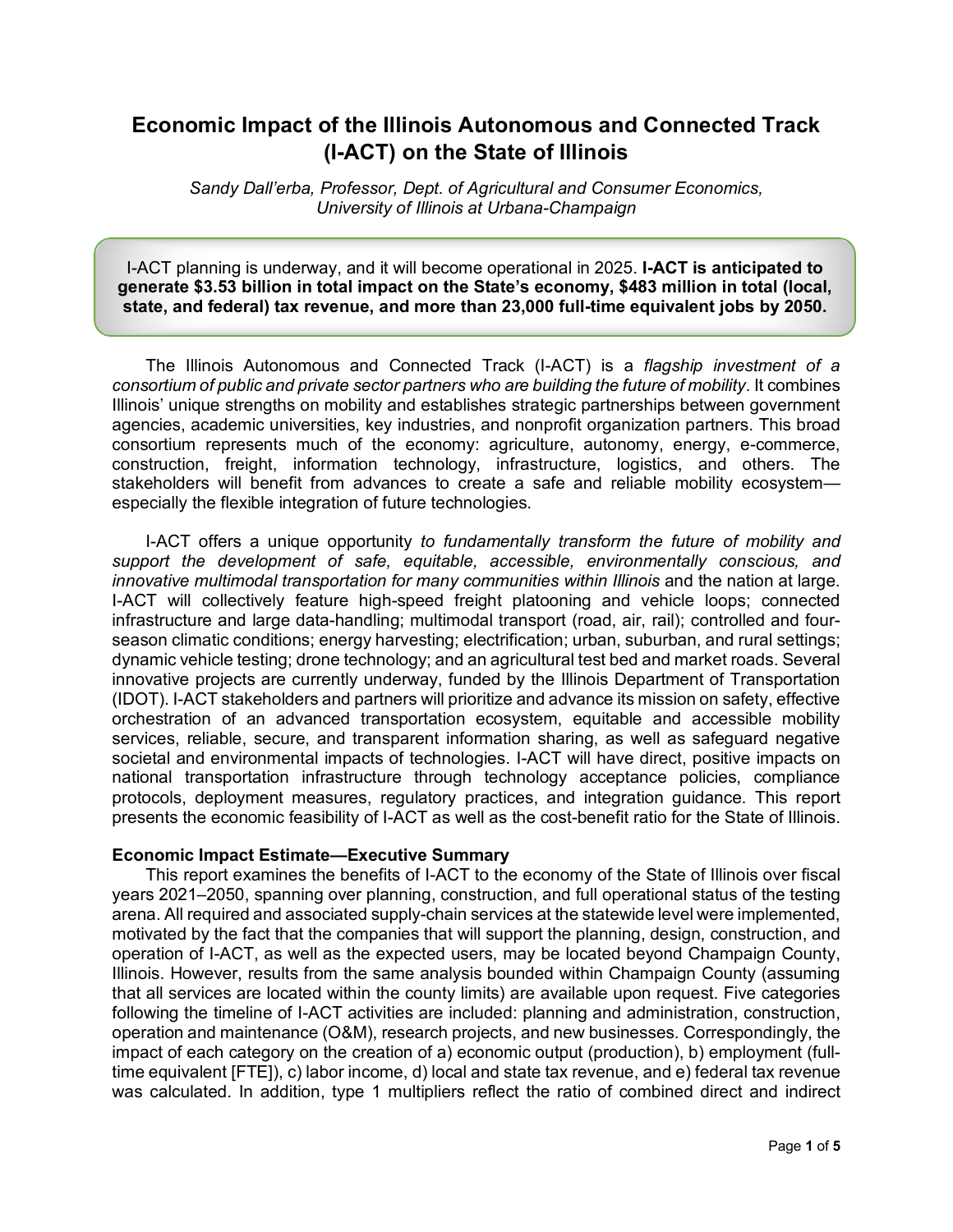effects over the direct effect. The multiplier is a measure of I-ACT's connection to the local economy as well as additional benefits to the broader economy, including the capacity to attract students and faculty globally. The lifetime earnings of I-ACT beyond 2050 cannot easily be quantified; hence, they are not part of this report.

The cost estimate for I-ACT planning and construction is \$69 million. I-ACT has received \$15 million of land and buildings pledged by the Village of Rantoul, \$5 million in hand from university units, and \$0.8 million for planning from IDOT. The forecasted values for planning and construction were cross-checked by IDOT, whereas the ones for O&M, new research projects, and businesses were established using publicly available information from other testing facilities. Please note that all reported values in Table 1 are normalized to the dollar value of year 2021 for ease of comparison and relevance to today's economy.

| Category                          | <b>Analysis Period</b> | Direct investment<br>(million \$) |
|-----------------------------------|------------------------|-----------------------------------|
| Planning and administration       | Apr 2021-Dec 2022      | 4.03                              |
| Construction and instrumentation* | Jan 2023-Dec 2024      | 48.20                             |
| Operation and maintenance*        | Jan 2023-Dec 2050      | 134.05                            |
| Research projects*                | Jan 2023-Dec 2050      | 926.43                            |
| New businesses*                   | Jan 2026-Dec 2050      | 659.74                            |
| <b>Total</b>                      | Apr 2019-Dec 2050      | 1,772.46                          |

**Table 1. Direct Investments in I-ACT** *(2021 \$ million values)*

\*Note: Forecasted values.

# **Analysis Highlights**

Evaluation of I-ACT's impact on the State's economy indicate the following:

- All stages of I-ACT (from planning to full operation) are anticipated to generate \$3.53 billion in total impact on the State's economy, \$483 million in total (local, state, and federal) tax revenue, and 23,215 FTE jobs by 2050.
- Planning and administration, construction, and O&M of the project are expected to generate \$186 million in total impact and about \$390 million in total (direct, indirect, and induced) impact on the Illinois economy.
- Forecasted impacts of new research and businesses are based on publicly available information on other testing facilities. A total impact of \$3.14 billion on Illinois' economy and approximately 20,815 jobs by 2050 are expected. In addition, \$116 million and \$318 million in additional local/state and federal tax revenue, respectively, are anticipated by 2050.



**Fig. 1. I-ACT impact on the Illinois economy: expenditures and new jobs.**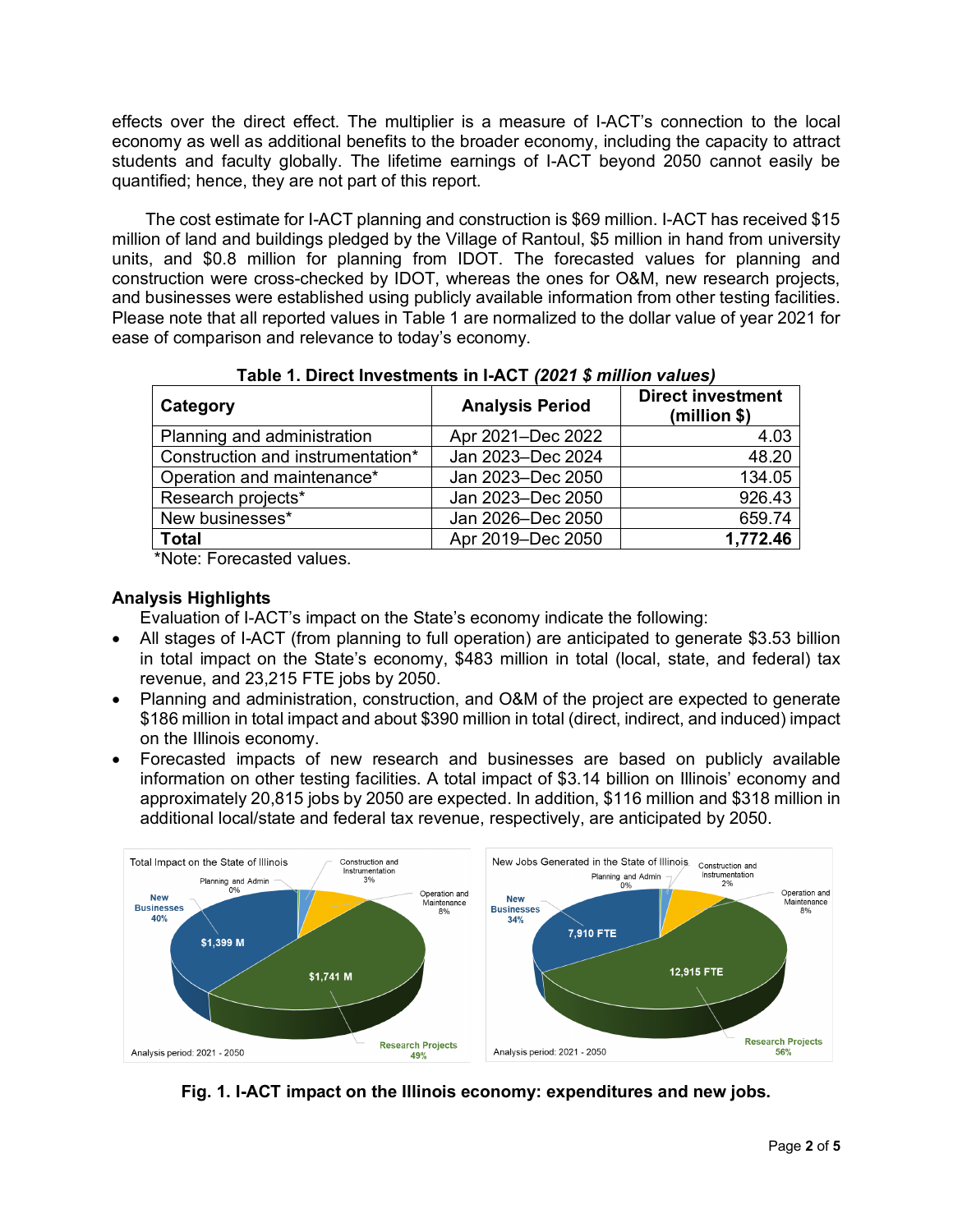

**Fig. 2. I-ACT impact on Illinois tax revenues.** 

I-ACT is poised to generate \$1.4 billion and \$1.7 billion for new businesses and research projects, respectively, reflecting the portfolio of multi- and interdisciplinary research and business ventures over the nearly 30-year analysis period (Fig 1). A total of 7,909 and 12,915 FTE hours of new jobs are expected for new businesses and research projects, respectively. Additionally, the joint investment in I-ACT will generate significant tax revenues at the local, state, and federal levels (Fig 2)—predominantly stemming from research and entrepreneurship ventures related to I-ACT. Over 2023 to 2050, I-ACT is expected to attract research projects worth over \$1 billion in Illinois' economy and support nearly 13,000 direct and indirect jobs—accounting for around \$1.7 billion in labor income. In addition, I-ACT is anticipated to attract new businesses (assumed within 2026 to 2050) that shall lead to an additional 7,909 jobs within Illinois, an impact of \$1.3 billion in the economy, and \$176 million in total local, state, and federal tax revenues.

It is worth nothing that the tax revenues remain apparent at the early stages of planning and construction of I-ACT. By itself, planning and administration (2021–2022) generated about \$10.2 million in total impact on Illinois' economy, which includes the creation of 75 direct and indirect jobs. Moreover, construction (2023–2024) generated a revenue of around \$85.9 million and \$8.6 million in local, state, and federal taxes. Operation and maintenance (assumed within 2023 to 2050) are expected to generate a total impact of nearly \$294 million with a corresponding \$37.8 million in tax revenue.

Table 2 details the results for the statewide impact of I-ACT on the Illinois economy, particularly, the type 1 multipliers. For example, given a multiplier of 2.55 in the planning and administration stage, for every \$1 spent, the total production created from direct and indirect effects is \$2.55. The same applies for the employment multiplier, wherein for each job created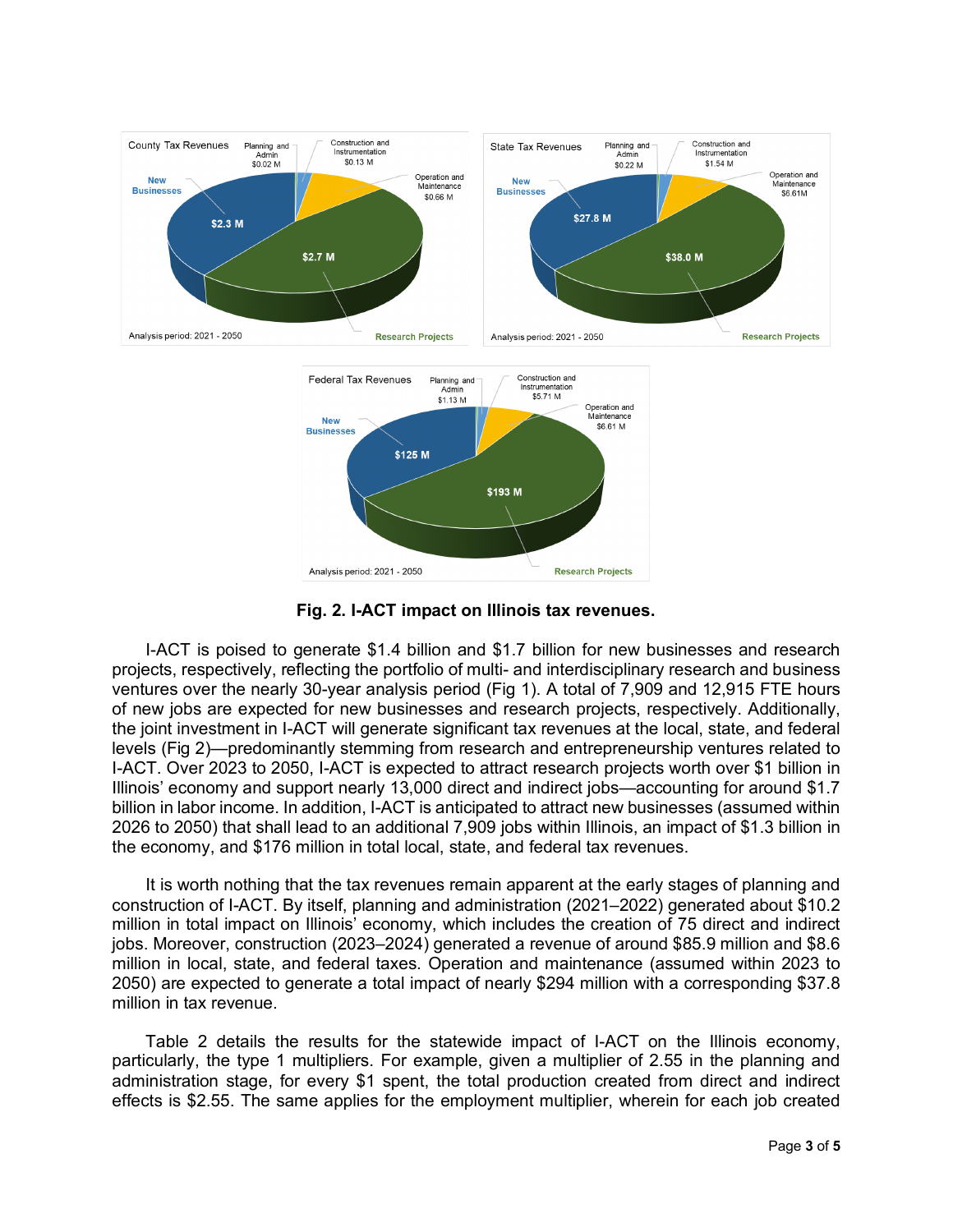directly by I-ACT, 0.96 job is created indirectly in Illinois so that the job multiplier is 1.96. Lastly, the tax revenue multipliers indicates that for every \$1 of direct tax revenue collected, an additional \$4.10 and \$0.75 in tax revenues are collected at the state/local and federal levels, respectively. The same principle can be applied to the rest of I-ACT activities throughout the assumed analysis period from 2021 to 2050.

| <b>Illinois</b>                                      | <b>Economic</b><br><b>Output</b> | <b>Employment</b><br>(FTE*years) | <b>Labor Income</b> | <b>Local and State</b><br><b>Fiscal Revenue</b> | <b>Federal Fiscal</b><br><b>Revenue</b> |  |
|------------------------------------------------------|----------------------------------|----------------------------------|---------------------|-------------------------------------------------|-----------------------------------------|--|
| Planning and Administration (Apr 2021-Dec 2022)      |                                  |                                  |                     |                                                 |                                         |  |
| <b>Direct Effect</b>                                 | \$4.03                           | 38.32                            | \$3.64              | \$0.08                                          | \$0.65                                  |  |
| <b>Total Effect</b>                                  | \$10.27                          | 75.20                            | \$5.94              | \$0.42                                          | \$1.13                                  |  |
| <b>Multiplier</b>                                    | 2.55                             | 1.96                             | 1.63                | 5.10                                            | 1.75                                    |  |
| Construction and Instrumentation (Jan 2023-Dec 2024) |                                  |                                  |                     |                                                 |                                         |  |
| <b>Direct Effect</b>                                 | \$48.21                          | 211.25                           | \$15.37             | \$0.71                                          | \$3.09                                  |  |
| <b>Total Effect</b>                                  | \$85.96                          | 398.50                           | \$27.57             | \$2.91                                          | \$5.71                                  |  |
| <b>Multiplier</b>                                    | 1.78                             | 1.89                             | 1.79                | 4.09                                            | 1.84                                    |  |
| Operation and Maintenance (Jan 2023-Dec 2050)        |                                  |                                  |                     |                                                 |                                         |  |
| <b>Direct Effect</b>                                 | \$134.05                         | 1067.08                          | \$74.67             | \$2.71                                          | \$13.39                                 |  |
| <b>Total Effect</b>                                  | \$294.23                         | 1916.63                          | \$125.29            | \$13.39                                         | \$24.37                                 |  |
| <b>Multiplier</b>                                    | 2.19                             | 1.80                             | 1.68                | 4.94                                            | 1.82                                    |  |
| Research Projects (Jan 2023-Dec 2050)                |                                  |                                  |                     |                                                 |                                         |  |
| <b>Direct Effect</b>                                 | \$926.44                         | 8208.56                          | \$665.53            | \$18.97                                         | \$132.99                                |  |
| <b>Total Effect</b>                                  | \$1,741.47                       | 12915.17                         | \$950.17            | \$65.67                                         | \$193.39                                |  |
| <b>Multiplier</b>                                    | 1.88                             | 1.57                             | 1.43                | 3.46                                            | 1.45                                    |  |
| New Businesses (Jan 2026-Dec 2050)                   |                                  |                                  |                     |                                                 |                                         |  |
| <b>Direct Effect</b>                                 | \$659.74                         | 3516.54                          | \$359.55            | \$12.70                                         | \$67.42                                 |  |
| <b>Total Effect</b>                                  | \$1,398.97                       | 7909.89                          | \$638.32            | \$51.23                                         | \$125.29                                |  |
| <b>Multiplier</b>                                    | 2.12                             | 2.25                             | 1.78                | 4.03                                            | 1.86                                    |  |
| Total (Apr 2021-Dec 2050)                            |                                  |                                  |                     |                                                 |                                         |  |
| <b>Direct Effect</b>                                 | \$1,772.46                       | 13041.75                         | \$1,118.76          | \$35.18                                         | \$217.55                                |  |
| <b>Total Effect</b>                                  | \$3,530.89                       | 23215.39                         | \$1,747.30          | \$133.62                                        | \$349.88                                |  |
| <b>Multiplier</b>                                    | 1.99                             | 1.78                             | 1.56                | 3.80                                            | 1.61                                    |  |

**Table 2. Detailed Economic Impact Results for Illinois (in 2021 \$ million values)**